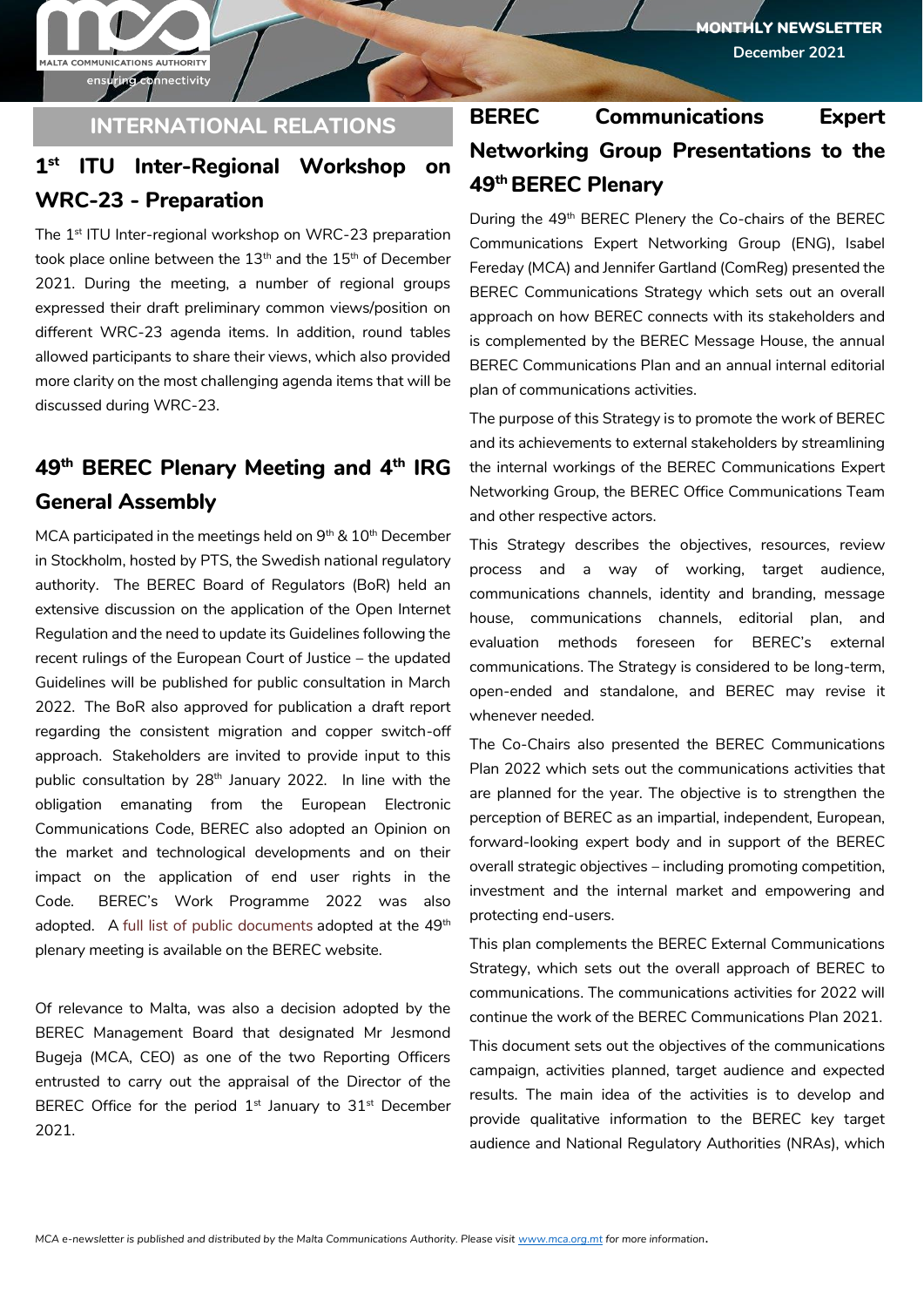MONTHLY NEWSLETTER **December 2021**

MALTA COMMUNICATIONS AUTHORITY ensuring connectivity

could be a source of information for them in their communications activities.

This Communications Plan includes multi-annual projects foreseen to continue into 2023.

The Message House was also presented this builds on the BEREC External Communications Strategy that has been elaborated by the BEREC Communications Expert Networking Group and the BEREC Office Communications Team. Together with the BEREC External Communications Strategy, the Message House is the framework used to guide all of the BEREC communications from social media to traditional outlets. It outlines the objectives of communicating, target audience, channels used, content creation process and tools to keep track of progress. The Message House ensures cohesiveness in the content produced, formats and visual assets. It is the strategic tool that ensures all communications go in the same direction, as approved by the BEREC Chair.

# **77th Radio Spectrum Committee Meeting**

An MCA official attended the 77<sup>th</sup> Radio Spectrum Committee Meeting on the 9<sup>th</sup> December 2021. The meeting continued discussing draft instruments aimed at harmonising the use of radio spectrum within the European Union. In particular, the meeting agreed on the text of draft Commission Implementing Decisions amending the Short Range Devices, 5 GHz Wireless Access Systems including Radio Local Area Networks and the 900 MHz/1800 MHz Decisions.

### **2 nd Postal Directive Committee Meeting**

On the 2nd December 2021 a member of the MCA participated in the second Postal Directive Committee (PDC) meeting for 2021. The PDC established by the European Postal Services Directive (PSD) serves as a scrutiny body for the application of postal legislation and for the improvement of quality of service, notably the establishment of quality standards for intra-EU cross-border services. The meeting discussed the '[Report on](https://ec.europa.eu/growth/system/files/2021-11/Report%20on%20the%20application%20of%20the%20Postal%20Services%20Directive.pdf)  [the application of the Postal Services Directive](https://ec.europa.eu/growth/system/files/2021-11/Report%20on%20the%20application%20of%20the%20Postal%20Services%20Directive.pdf)' and the '[Report on the Application and implementation of the](https://ec.europa.eu/growth/system/files/2021-11/Report%20on%20the%20application%20and%20implementation%20of%20the%20Regulation%20on%20cross-border%20parcel%20delivery%20services_0.pdf)  [Regulation on cross-border parcel delivery services](https://ec.europa.eu/growth/system/files/2021-11/Report%20on%20the%20application%20and%20implementation%20of%20the%20Regulation%20on%20cross-border%20parcel%20delivery%20services_0.pdf)' issued by the European Commission on the 8<sup>th</sup> November 2021. The PDC was updated on the study being carried out to assess and analyse the impact of e-commerce driven transport and parcel

delivery on air pollution and CO2 emissions. In addition, the PDC was informed about the ongoing and planned work on postal standardisation and the documents adopted by the [ERGP](https://ec.europa.eu/growth/sectors/postal-services/european-regulators-group-postal-services_en) in 2021.

# **Communications Expert Working Group Meeting & Workshop**

In the first week of December the Communications Expert Working Group held a workshop and group meeting. The Cochairs of the BEREC Communications Expert Networking Group (ENG), Isabel Fereday (MCA) and Jennifer Gartland (ComReg)opened the meeting and thanked all the participants for attending - some were participating physically in Brussels, some connected remotely. The external contractor presented the Agenda, and the purpose of the 2<sup>nd</sup> December workshop, which was to reflect on the outcomes of the website audit and to discuss the first steps for 2022 – the conceptualization of three different website designs, based on the results of the outcomes of the research phase.

# **PUBLICATIONS**

**[Market Potential and Regulatory Aspects](https://www.mca.org.mt/articles/market-potential-and-regulatory-aspects-concerning-vhc-broadband-competition-malta)  [concerning VHC Broadband Competition](https://www.mca.org.mt/articles/market-potential-and-regulatory-aspects-concerning-vhc-broadband-competition-malta)  [in Malta](https://www.mca.org.mt/articles/market-potential-and-regulatory-aspects-concerning-vhc-broadband-competition-malta)**

*Published On: Dec 29th 2021 [News](https://www.mca.org.mt/publications?term_node_tid_depth=642)*

#### **[MCA International News Week 27](https://www.mca.org.mt/articles/mca-international-news-week-27-2)**

*Published On: Dec 21st 2021 [News](https://www.mca.org.mt/publications?term_node_tid_depth=642)*

#### **[Monthly Newsletter - November 2021](https://www.mca.org.mt/articles/monthly-newsletter-november-2021)**

*Published On: Dec 16th 2021 [News](https://www.mca.org.mt/publications?term_node_tid_depth=642)*

**Number Portability in Malta [Consultation and Proposed Decision](https://www.mca.org.mt/consultations-decisions/number-portability-malta-consultation-and-proposed-decision)**  *Published On: Dec 15th 2021 [Consultation](https://www.mca.org.mt/publications?term_node_tid_depth=584)*

*MCA e-newsletter is published and distributed by the Malta Communications Authority. Please visit [www.mca.org.mt](http://www.mca.org.mt/) for more information.*